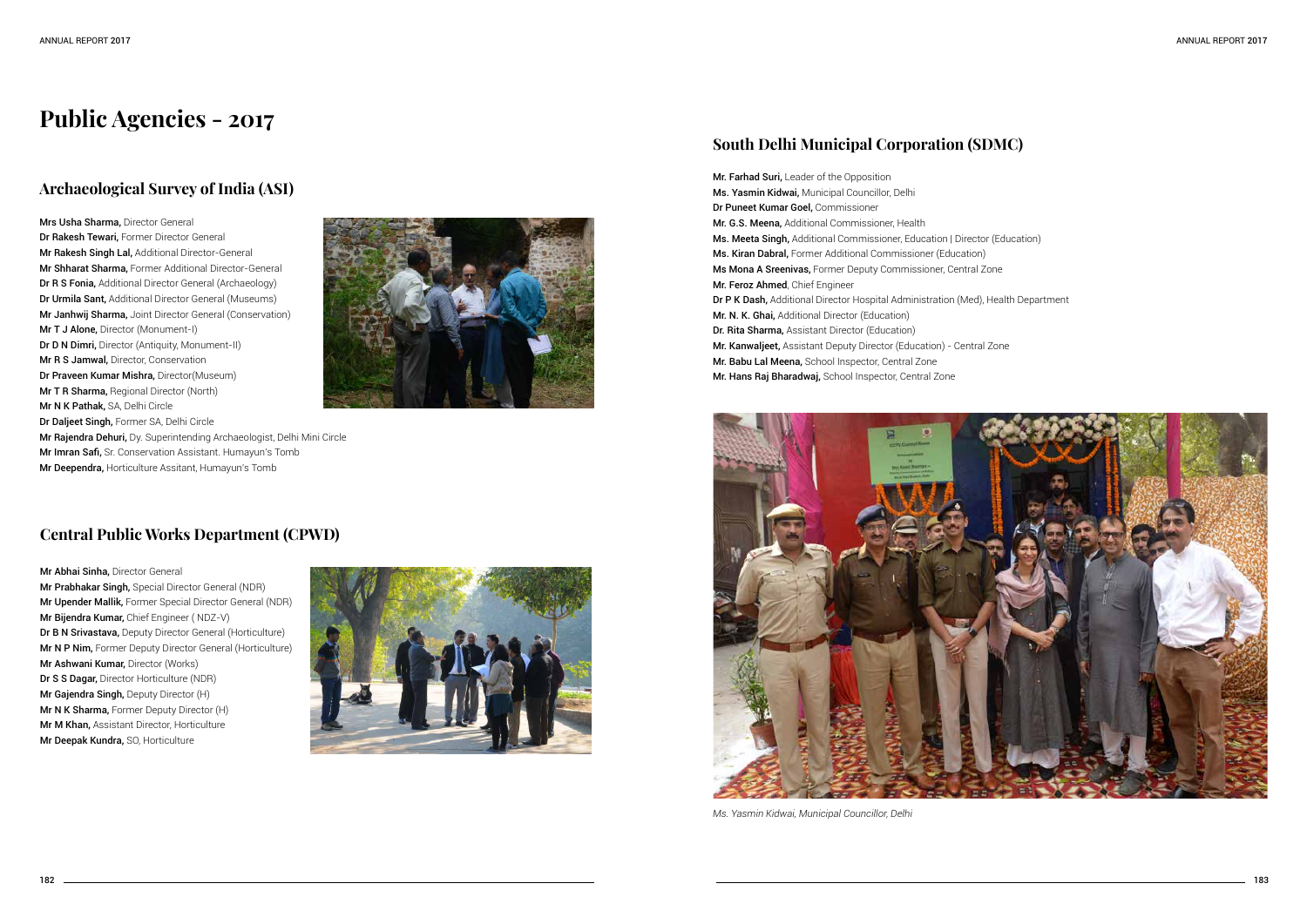#### **Core Team**

Mr Ratish Nanda, CEO Mr Rajpal Singh, Chief Engineer Ms Jyotsna Lall, Senior Programme Officer Mr Guntej Bhushan, Project Manager Ms Deeti R Ray, Senior Programme Officer, Cultural Revival Mr Somak Ghosh, Finance Manager Ms Archana S Akhtar, Senior Programme Officer, Design & Outreach

#### **Conservation**

Mr N.C.Thapliyal, Engineer-in-charge Mr Neetipal Brar, Project Architect Ms Ujwala Menon, Architect Ms Nikita Sharma, Architect Mr Anubhav Basak, Architect Mr Nikul Kumar, Engineer Mr M C Gautam, Senior Architectural Assistant Mr Saroj Pandey, Conservation Assistant (Art) Mr Om Veer, Engineer Mr Chuttan Lal Meena, Art Conservator Mr Salauddin Saifi, Co-ordinator, Tile Center Mr Om Parkash Gupta, Field Supervisor Mr Om Parkash Gupta, Field Supervisor





Late Prof. M Shaheer, Shaheer Associates, Landscape **Prof. Ebba Koch,** Advisor, Humayun's Tomb Interpretation Center (HTIC) Vir Muelller Architects, Humayun's Tomb Site Museum Mr. Ashok Khurana, Senior Consultant, Humayun's Tomb Interpretation Center (HTIC) Prof. R.C. Agrawal, Advisory Consultant Mr Ram Rahman, Photography NIIT Foundation Training Agency conducting courses Mr Vijendra Nagar, Aerial Photography



# **Aga Khan Development Network**

#### **Urban Improvements**

**Mr. M.P. Mishra**, Engineer-in-Charge **Mr. Arshad Rizv**i, Programme Officer – Urban Improvements **Mr. Shani Srivastava**, Coordinator – Community Development



## **Principal Consultants**

## **Socio-Economic Initiatives**

Mr. Deepak Padhi, Senior Programme Officer – Monitoring & Evaluation, Health & Planning Mr. Kishwar Khan, Senior Programme Officer – Livelihood & Community Development Mr. Hyder M Rizvi, Programme Officer - Education Ms. Ratna Sahni, Programme Coordinator – Vocational Education Ms. Swati Batra, Coordinator – Livelihood Ms. Richa Bisht, Heath Coordinator Ms. Harshika Dewan, Prog Coordinator –ECCD Mr. Syed Faisal Mahmood, Programme Coordinator – Vocational Programme Ms. Rukhsana Khan, Coordinator - Health Outreach Mr. Mohd. Ayaz Khan, Assistant Monitoring & Evaluation Ms. Musarrat, Community Health Worker Ms. Madhu Bala, Pathology Junior Lab Technician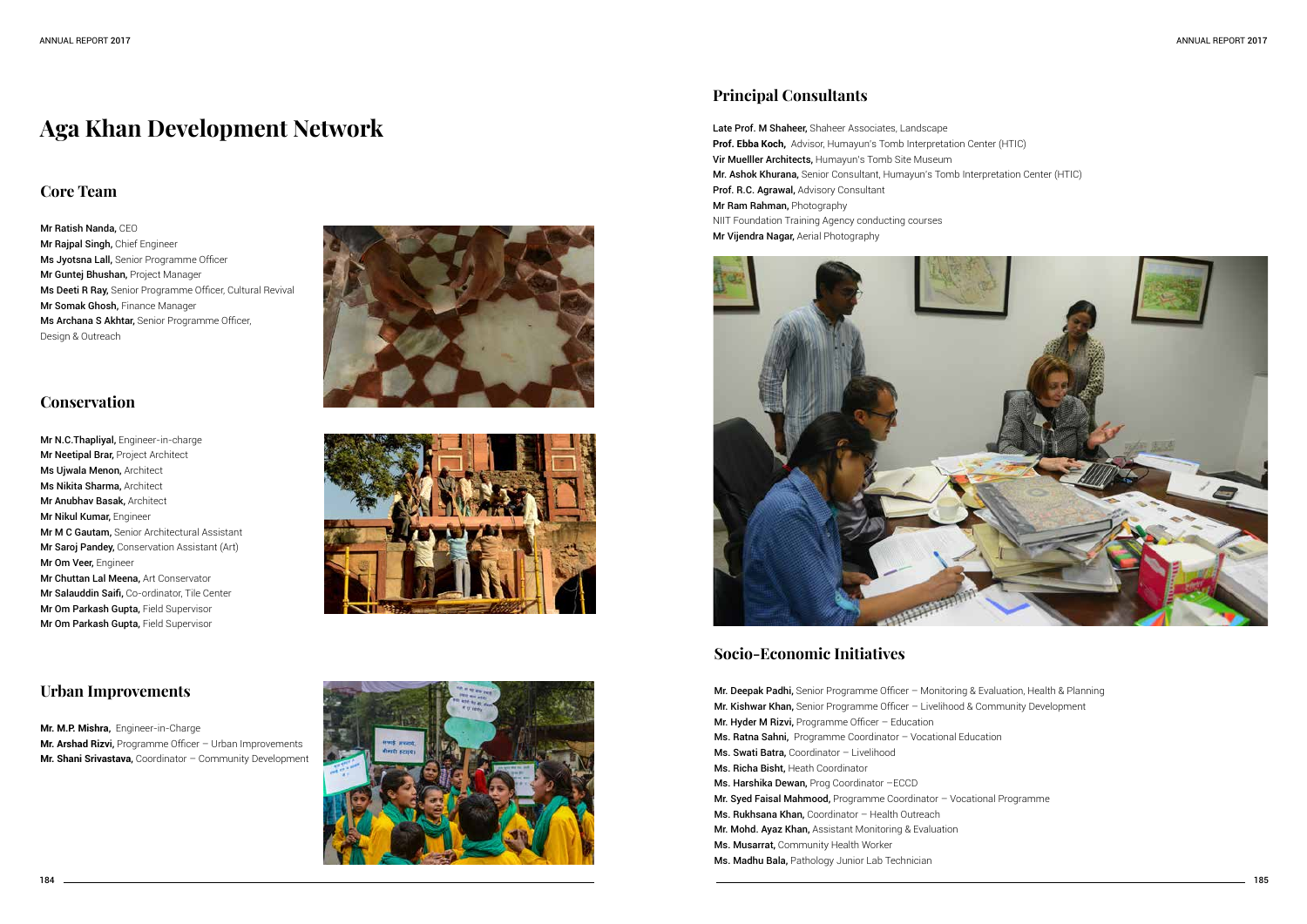

### **Sunder Nursery Environment Development**

Mr N. K. Agarwal, Engineer-In-Charge Mr Kiran Pal Singh, Horticulture-In-Charge Mr. Amarjeet Singh, Electrical Engineer Mr Vishal Kakkar, Site Engineer Mr Kapil Mangla, Site Engineer Mr Mukesh Kumar, Junior Engineer Mr Bijender Mailk, Site Supervisor Mr Sundeep Kumar, Horticulture Assistant Mr Ashish Panwar, Horticulture Assistant **Mr Chhote Lal, Horticulture Supervisor** Mr Kewal Ram, Field Supervisor Mr Ganeshi Lal, Field Supervisor Mr Ramesh Singh, Field Supervisor Mr Ishwar Singh, Field Supervisor Mr Ahmed Aziz, Field Supervisor Mr. Omdev, Field Supervisor Mr. Ashok Kumar, Field Supervisor



Mr. Mohd. Rashid, Programme Assistant Cultural Revival. Ms. Nidhi Purohit, Heritage Awareness Programme Mr. Aamir Ahmed, Programme Assistant Heritage Awareness Mr. Faizan Nabi, Heritage Volunteer Mr. Mohd. Aqib Gulzari, Heritage Volunteer Ms. Swati Goel, Research Assistant Ms. Aparajita Das, Research Assistant Prof. Priti Tripathi, Research Associate Mr. Harish Trivedi, Consultant Editor of Hindi Publication for Rahim Book. Mr. Jamil Ahmad, Recording Contract Ms. Sabirun, Hindi Typist for Rahim Book Ms. Deepa Gupta, Consultant for Translation & Annotation of Rahim Verses Prof. Chander Shekhar, Consultant (Persian Manuscripts)



## **Cultural Revival**

Mr. Hardeep Thakur, Admin Manager Ms. Kavita Kanojia, EA to CEO Mr. Amil Saifi, IT Manager Mr. Neeraj Gupta, Asst. Finance Manager Mr. Ankit Agrawal, Accounts Officer Mr. Prashant Kumar, Accounts Assistant Mr. Bharat Sharma, HR Assistant Mr. Pravin Kumar, IT Assistant Ms. Rabia Siddiqui, Office Clerk Mr. Balveer Singh, Office Runner Mr. Bilal, Electrician

## **Design & Outreach**

Mr Narendra Swain, Project Photographer Mr Shaz Syed, Video Consultant Mr Rinkesh Rana, Graphic Assistant Mr Sagar Suri, Graphic Assistant Mr Dinesh Patial, Project Archivist Mr Faisal Fahim, Assistant - Project Archives Md. Kabeer, Video Consultant

## **Administrative**

(Finance, Accounts & Human Resource)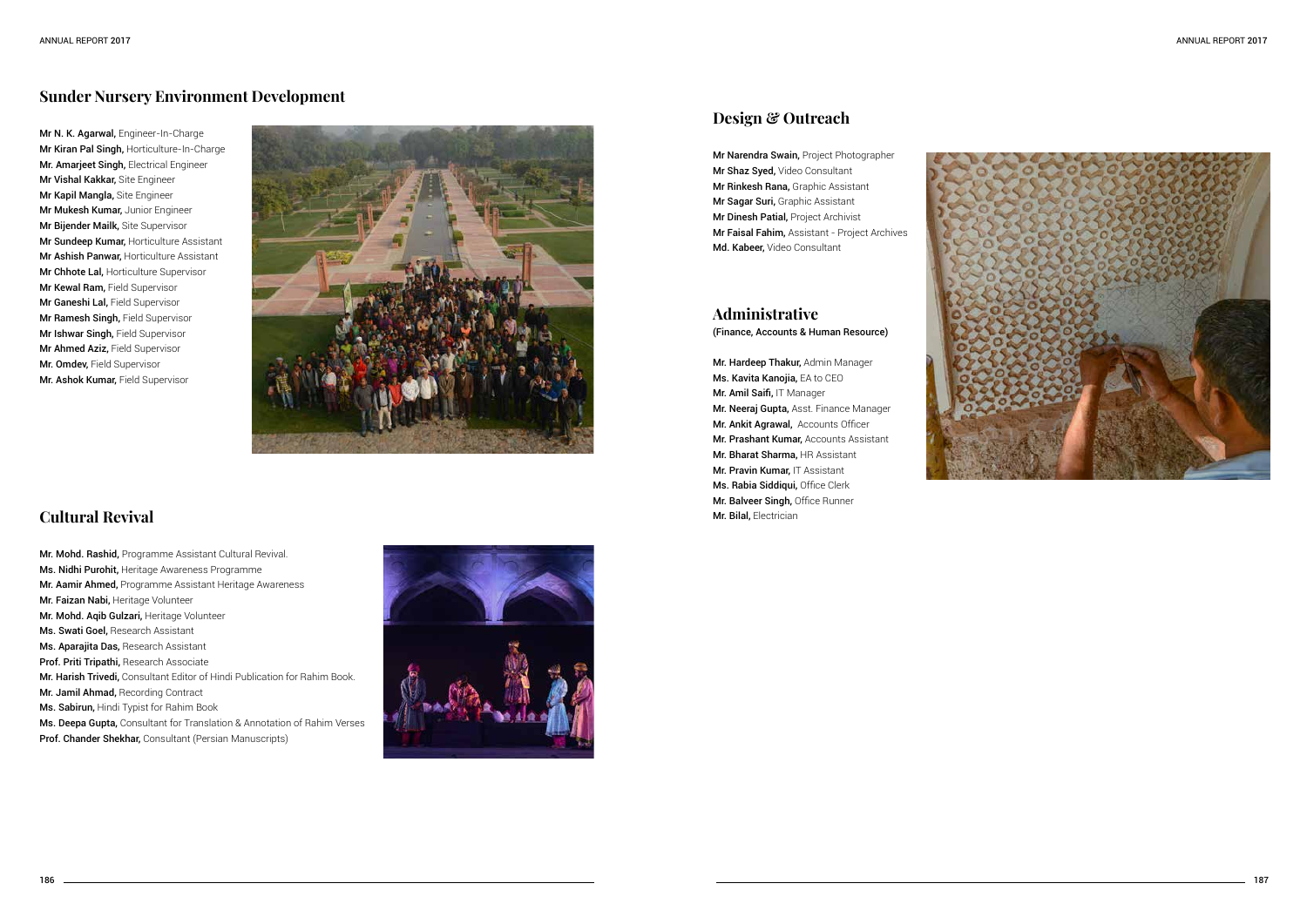## **COMMUNITY TEAMS**

#### **Community Health Worker – Sehat Apa**

Shivani, Farhat Khan, Heena Nizam Zaidi, Mehru Nisha, Nazima Begum, Afroz Jamala, Safina, Shabnam Roohi, Shahjahan, Suvaleha, Ms. Farheen, Data Entry Operator

#### **Community Health Outreach – Sehat Saheli**

Nikhat, Saira Ali, Afroz Begam, Akbari Begum, Anisha Begum, Anwari Begum, Badar Jahan, Farida Begum, Farzana Parveen, Gulshan, Kehkasha Praveen, Najma Shaifi, Nighat, Noor Bano, Nuzhat Sultana Razia Parveen, Rehana Khatoon, Saira Bano, Salma, Shahana Begum, Shaheen Parveen, Shahjahaan, Shaista Parveen, Shobha Rani, Zaheda, Zeenat Begam, Shaheen Begum, Nishaira, Shahana Praveen, Farhana, Tabassum, Talhat, Mejabein, Zahida, Alima, Anjum Nisha, Alsabha, Azra Begum, Saira Qureshi



#### **Community, Access, Subject Enrichment and ECCD Teachers**

Anita, Gazala, Khursheed Bano, Ghulam Sarwar, Firoza Parveen, Husna, Masooma, Mehvish Parveen, Mohd. Rafiq, Razia, Subby, Azra, Afroz Bano, Sualeha Siddiqui, Baby Tabassum, Shabista Parveen , Ruby Gupta, Irfan Ahmed, Farzana, Ammar Mateen,

#### **Community-Based Waste Management**

Sayyad Sajid Ali, Anisa, Mohd. Rafiq Mobin, Munisha Begum, Saida, Rahima Khatoon, Shahida



#### **Community Capacity Building on Urban Services and Environment** Nighat Parween, Mohd. Salman, Mohd. Shawan

**Career Development Center** Nasreen, Farhat Naaz, Mohsin Quereshi, Nazneen Khan, Sayra Begum, Sehnaz

**Community - Based Waste Management** Sayyad Sajid Ali, Anisa, Mohd. Rafiq Mobin, Munisha Begum, Saida, Rahima Khatoon, Shahida

**Insha – E – Noor Crafts Center**  Ms Fehmina Baki, Rabiya, Noor Jehan, Krishan Mohan Shah, Sumit Kumar

**Community – Based Toilet Management** 

Mohd. Shariquddin, Surinder, Anil Jha, Sameena , Sajrul Nisa